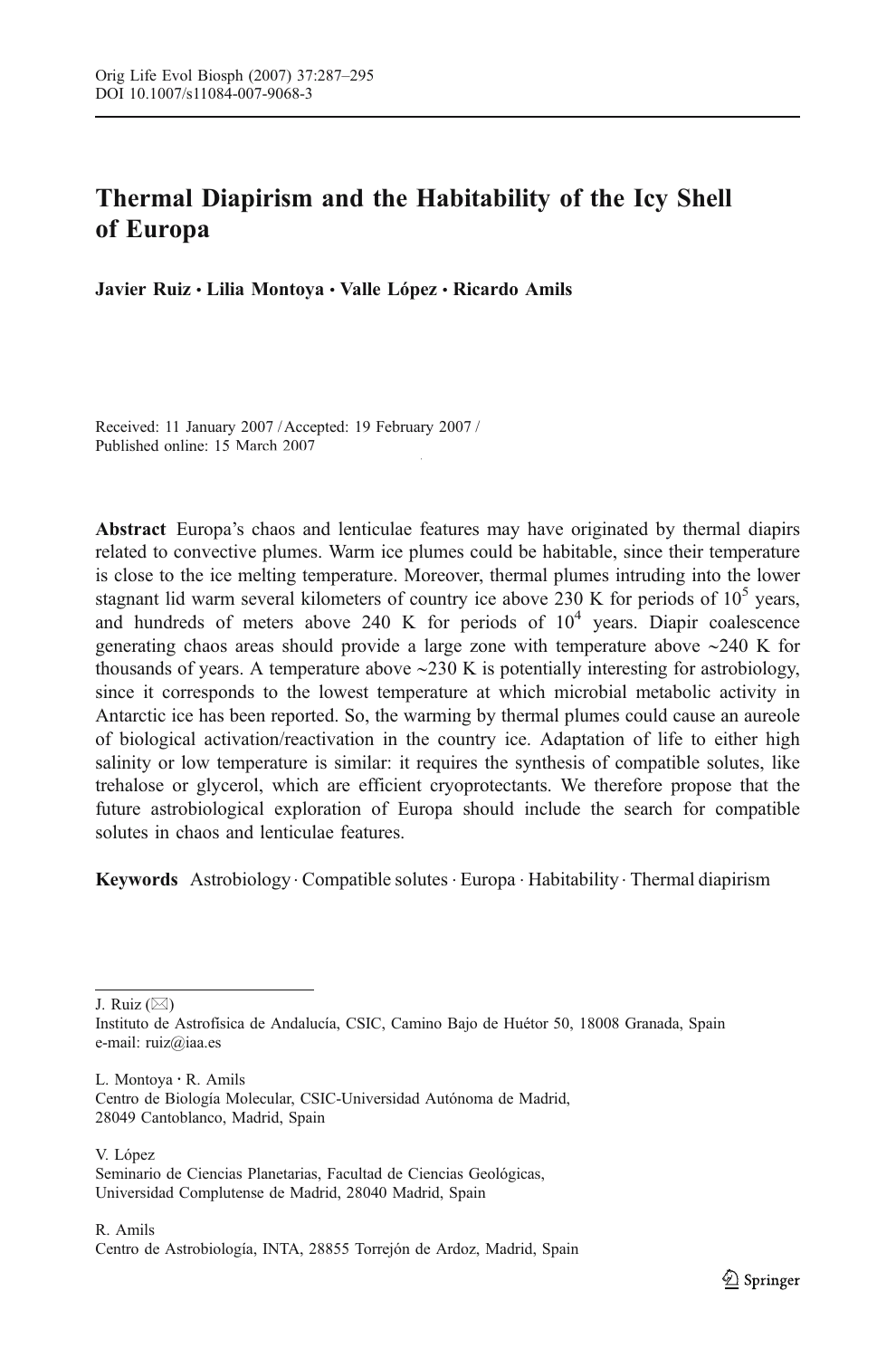### **Introduction**

Biological organisms may exist, active or latent, inside the icy shell of Europa, at places such as fractures, veins or liquid reservoirs (e.g., Greenberg et al. [2000;](#page-7-0) Marion et al. [2003](#page-7-0); Lipps and Rieboldt [2005](#page-7-0)). Beneath this shell an internal ocean may exist, as suggested by geological evidence (e.g., Pappalardo et al. [1999](#page-7-0)), and strongly implied by the magnetic signature of a conductive electric layer within a few tens of kilometers at most of the surface (Kivelson et al. [2000;](#page-7-0) Schilling et al. [2004](#page-8-0)). This internal ocean could be habitable (e.g., Reynolds et al. [1983;](#page-8-0) Chyba [2000;](#page-6-0) Chyba and Phillips [2001](#page-6-0), [2002;](#page-6-0) Schulze-Makuch and Irwin [2002](#page-8-0); Marion et al. [2003](#page-7-0)). The shell composition, and hence the potential habitats, may include, at least locally, large amounts of non-water ice components, maybe magnesium and sodium sulfate hydrates (e.g., McCord et al. [1998;](#page-7-0) Kargel et al. [2000](#page-7-0)), sulfuric acid (Carlson et al. [1999](#page-6-0)), or mixtures of both (Spencer et al. [2006\)](#page-8-0).

The icy shell is an evolving environment that should affect the viability, activity and evolution of any possible organism or biological community living inside. Geological mapping suggests that surface deformation and modification styles have changed through the recorded geological history from tectonic resurfacing, with ridge plains and bands formation, to terrain disruption that would lead to chaos areas and lenticulae, including domes, pits, and microchaos features (e.g., Prockter et al. [1999](#page-8-0); Kadel et al. [2000](#page-7-0); Figueredo and Greeley [2004](#page-7-0); for a review of the Europa geology see Greeley et al. [2004\)](#page-7-0) (Fig. 1).

This change in geological characteristics seems to be related to a progressive thickening of the icy shell. For example, younger ridges are wider, higher and further apart than older ones (Kadel et al. [2000;](#page-7-0) Figueredo and Greeley [2004](#page-7-0)). The most popular explanation for the origin of domes and microchaos features is surface upwarping and disruption by thermal diapirism related to convection in the lower part of the icy shell (Pappalardo et al. [1998;](#page-7-0) Pappalardo and Head [2001](#page-7-0)). In addition, differential tidal heating of warm ice or compositional differences could contribute to the buoyancy of upwelling plumes (Sotin et al. [2002](#page-8-0); Pappalardo and Barr [2004\)](#page-7-0). In this scenario, large chaos areas would be formed by coalescence of diapirs (Spaun et al. [1998;](#page-8-0) Schenk and Pappalardo [2004](#page-8-0)). Convection in the icy shell starts when the shell is sufficiently thick (e.g., McKinnon [1999\)](#page-7-0), and then a

Fig. 1 Galileo image showing the chaotic area named Conamara Chaos (upper right corner) and numerous features collectively referred to as lenticulae, which include microchaos and domes. The area dimensions are 100×140 km

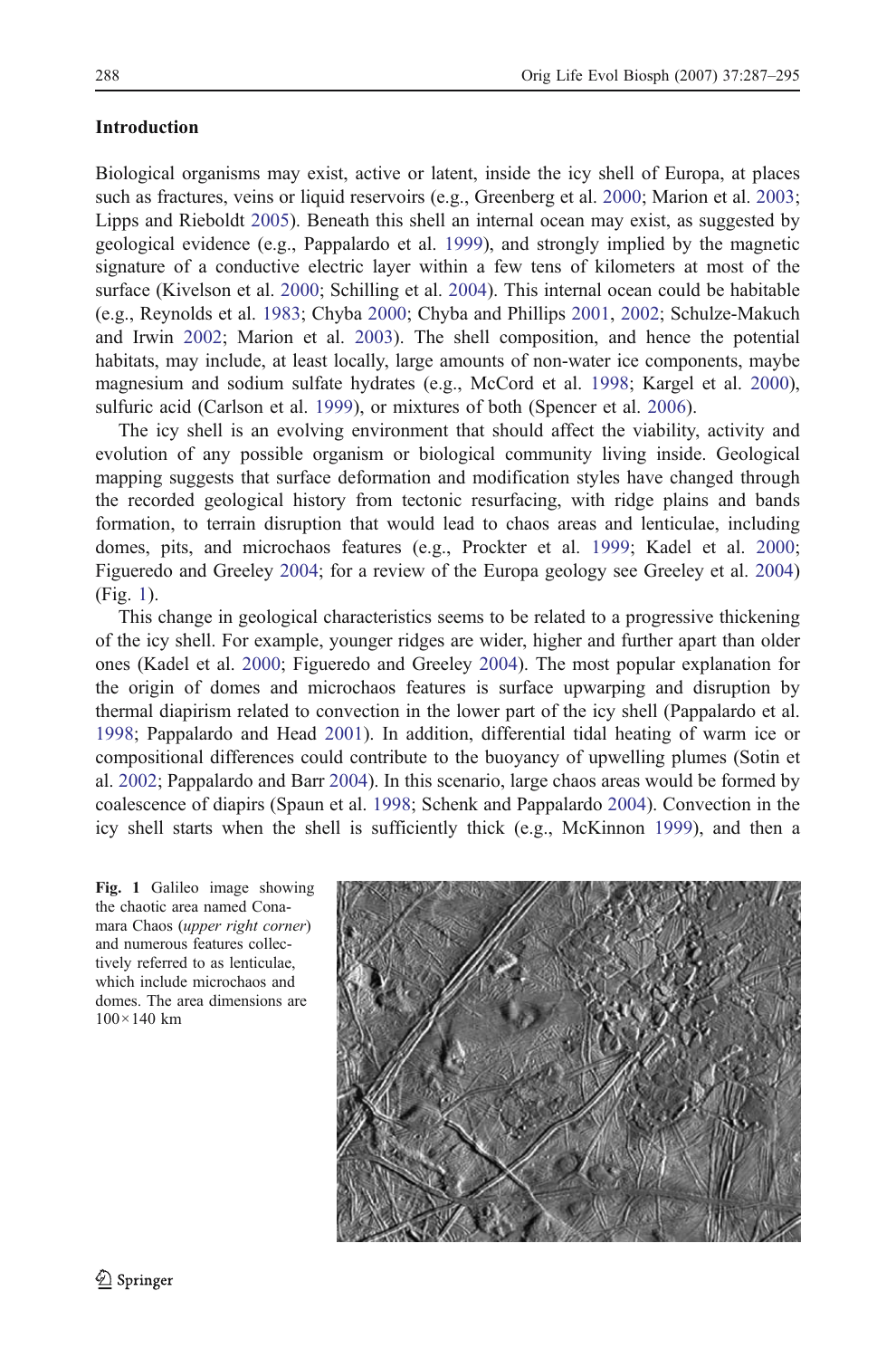stagnant, cold and thermally conductive lid develops above the actively convective layer. Thermal diapirism would imply putting into contact the cold stagnant lid with ice plumes whose temperatures are close to the ice melting temperature (convective upwellings originate in the lower boundary layer of the convective system). This would have significant implications for the habitability of the upper part of the ice shell of Europa, as well as for the evolution of putative europan ecosystems. Thus, in this paper we consider the effect of thermal diapirism on the habitability of the ice shell of Europa, as well as its possible implications for astrobiological exploration.

# The Lowest Temperature for Biological Activity and the Habitability of the Stagnant Lid

Price and Sowers ([2004\)](#page-8-0) have recently discussed evidence for microbial metabolic activity in Antarctic glacial ice at −40°C. Those authors found no threshold temperature below which metabolism would cease, and they found similar metabolic rates (for equal temperature) for microbes in water, soil, sediment, permafrost or ice. These results notably lower the minimum temperature for microbial metabolism below the usually cited value of around −20°C (e.g., Rothschild and Mancinelli [2001](#page-8-0); Marion et al. [2003](#page-7-0)). As a consequence, life on Europa is more likely than before.

Thus, here we consider ice above ∼230 K as potentially interesting for astrobiology. A small amount of liquid water can be shown to be available in veins in Europa's ice shell at temperatures as low as 230 K, since the presence of non-water ice substances lowers the melting point of the ice. For example, the eutectic of the water-sulfuric acid is 211 K (e.g., Kargel et al. [2000](#page-7-0)), and chloride salts can have a eutectic as low as 223–230 K (e.g., Bodnar [2001\)](#page-6-0). Similarly, liquid water at similar temperatures exists in terrestrial polar ice and permafrost (e.g., Dash et al. [1995;](#page-6-0) Price [2000\)](#page-7-0). Deming [\(2002](#page-7-0)) has speculated that life could be possible as long as liquid water is available, and she has coined the term "eutectophiles" for organisms living at liquid veins or reservoirs close to the eutectic point of water containing impurities. Although it is an interesting possibility, here we limit our considerations to temperatures above ∼230 K.

The temperature at the base of the stagnant lid would be between 230 and 250 K, depending on the convective model and adopted ice rheology (e.g., Ruiz and Tejero [2003](#page-8-0); Tobie et al. [2003](#page-8-0)). Due to these low temperatures, the possible biological activity inside the stagnant lid would be restricted, at most, to its lowest part, although convection in the ice shell could facilitate communication and material interchange between the base of the stagnant lid and the internal ocean. Thermal upwelling plumes transport materials (which could include nutrients, metabolic products, or microorganisms) from the lowest ice shell, and potentially from the ice shell/internal ocean interphase, to the upper ice shell, and even to the surface if the terrain is sufficiently disrupted (Pappalardo and Head [2001](#page-7-0); Lipps and Rieboldt [2005\)](#page-7-0). Thermal diapirs might themselves be habitable (Price [2003](#page-8-0)). The initial temperature of a thermal upwelling in the ice shell would be at least ∼260 K, a typical value for the nearly isothermal interior of the convective layer (McKinnon [1999](#page-7-0)). This temperature permits microbial life in terrestrial ice environments (see Marion et al. [2003](#page-7-0), and references therein). Subsequent plume cooling reduces (or even suppresses) the potential for life.

Thermal plumes must also have thermal effects in the country ice where they intrude, and they could generate transient brines (Pappalardo et al. [1998](#page-7-0)). The total lifetime for thermal diapirs with a radius of a few kilometers is  $\sim 10^7$  years at most (Gaidos et al. [1999](#page-7-0);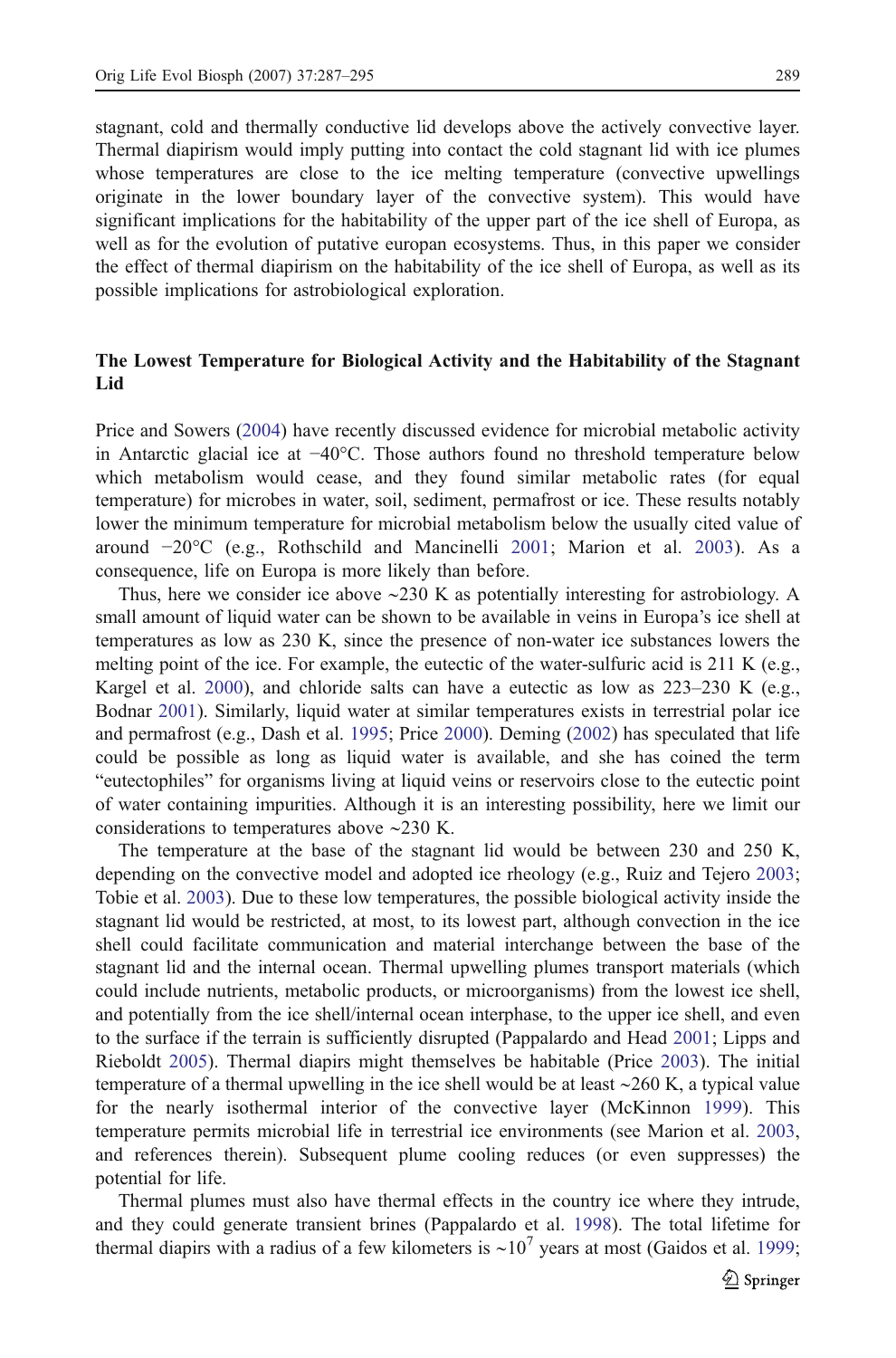<span id="page-3-0"></span>see also the next section). For this reason, Gaidos et al. ([1999\)](#page-7-0) have considered it unlikely that a global biosphere could be sustained in this way, although in any case thermal diapirs could have effects on habitability in the vicinity of plumes. The thermal history of an ice plume and its surroundings is analyzed in the next section.

#### Warming by Thermal Plumes

Figure 2 shows the thermal history of a vertical cylindrical intrusion of square section and its effects on the country ice. Calculations were performed using the classical theory for thermal histories of intrusions and their surroundings (e.g., Jaeger [1964](#page-7-0), [1968](#page-7-0)). We used a vertical intrusion since it is a good analog for a thermal plume. Results for cylinders with square cross-section are very similar to those obtained for circular cylinders (e.g., Jaeger [1968\)](#page-7-0), and the mathematical treatment is simpler. This simplification is justified since our goal is to obtain an approximate estimation of the warming effect instead of a detailed modeling.

For a vertical intrusion of square cross-section, and assuming equal thermal properties for the country and intrusive ice, the temperature at the time  $t$  following the intrusion

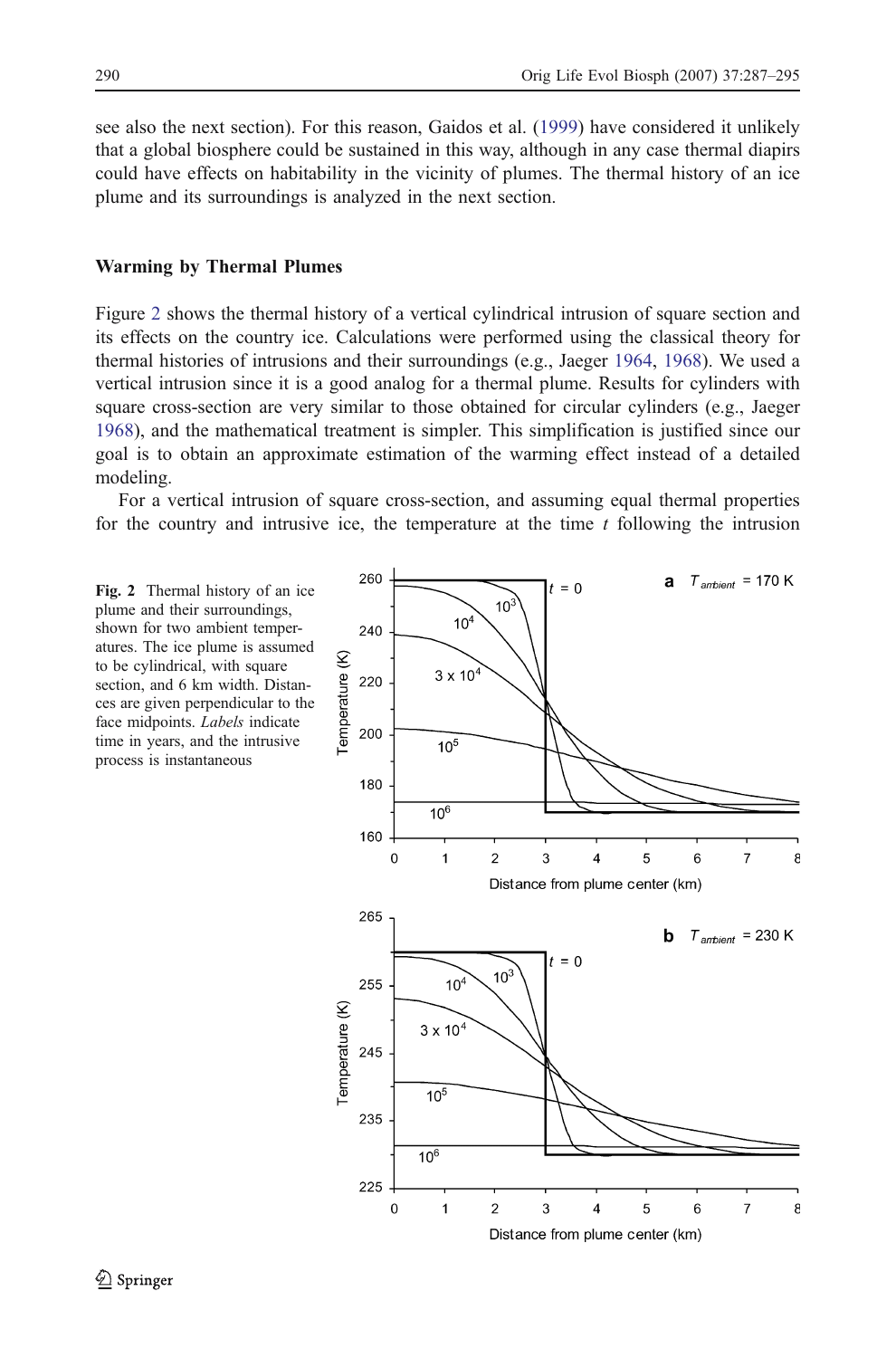(which is considered to occur instantaneously at  $t=0$ ), at a point with coordinates x, y, is given by

$$
T(x, y, t) = T_0 + (T_i - T_0) \phi(x, t) \varphi(y, t),
$$
\n(1)

where x and y are the distances along the corresponding axes, which are perpendicular to the face midpoints (the origin of coordinates is in the center of the figure section),  $T_0$  is the temperature of the initial country material, and  $T_i$  is the initial temperature of the intrusion. The function  $\phi$  (x,t) is given by

$$
\phi(x,t) = \frac{1}{2} \left[ \text{erf}\left(\frac{x+a}{2(\kappa t)^{1/2}}\right) - \text{erf}\left(\frac{x-a}{2(\kappa t)^{1/2}}\right) \right],\tag{2}
$$

where

$$
\mathrm{erf}(u) = \frac{2}{\sqrt{\pi}} \int_0^u e^{-w^2} \mathrm{d}w,
$$

a is the plume half-width and  $\kappa$  is the thermal diffusivity; the function  $\varphi$  (y,t), for y=0 (temperatures calculated along axis  $x$ ), is

$$
\varphi(y,t) = \frac{1}{2} \left[ \operatorname{erf}\left(\frac{a}{2(\kappa t)^{1/2}}\right) - \operatorname{erf}\left(\frac{-a}{2(\kappa t)^{1/2}}\right) \right].
$$
 (3)

These calculations do not include thermal effects due to the upper and lower ends of the intrusion, since these effects have limited influence on lateral temperature variations.

The calculations have been performed for a square plume 6 km width (the size of the lenticulae is typically between 4 and 8 km; Spaun et al. [2004\)](#page-8-0), with an initial temperature of 260 K (typical of the actively convective layer; McKinnon [1999\)](#page-7-0), intruding into country ice with temperature of 170 or 230 K. The higher value is representative of both the lower part of the stagnant lid and the lower temperature in which metabolic activity has been reported; in turn, 170 K is the approximate intermediate value between the surface temperature (∼100 K) and the temperature at the base of the stagnant lid. Finally, the coefficient of thermal diffusion was taken as  $2 \times 10^{-6}$  m<sup>2</sup> s<sup>-2</sup>, a value roughly valid for water ice near to 200 K (see for example Kirk and Stevenson [1987\)](#page-7-0).

Figure [2](#page-3-0) shows that warming of the country ice by thermal plumes is limited. However, convective plumes intruding close to the stagnant lid base can warm several kilometers of country ice above 230 K during periods of  $10<sup>5</sup>$  years, and hundreds of meters above 240 K during periods of  $10<sup>4</sup>$  years. Consequently, if there are organisms inside the ice shell, a thermal plume could cause an aureole of biological activation or reactivation in the country ice, in a way similar to that by which a terrestrial magmatic intrusion causes an aureole of contact metamorphism.

If chaos areas have originated due to coalescence of diapirs, then the disrupted ice in these areas may be an adequate habitat for microorganisms. Indeed, close packing of intrusions produces a generalized rise of temperature, which peaks close to the mean temperature between the initial country material and intrusion temperatures (see Jaeger [1968\)](#page-7-0). Diapirs that have coalesced near the base of the stagnant lid should therefore give an extended zone (even hundreds of kilometers across) above ∼240 K during tens of thousands of years.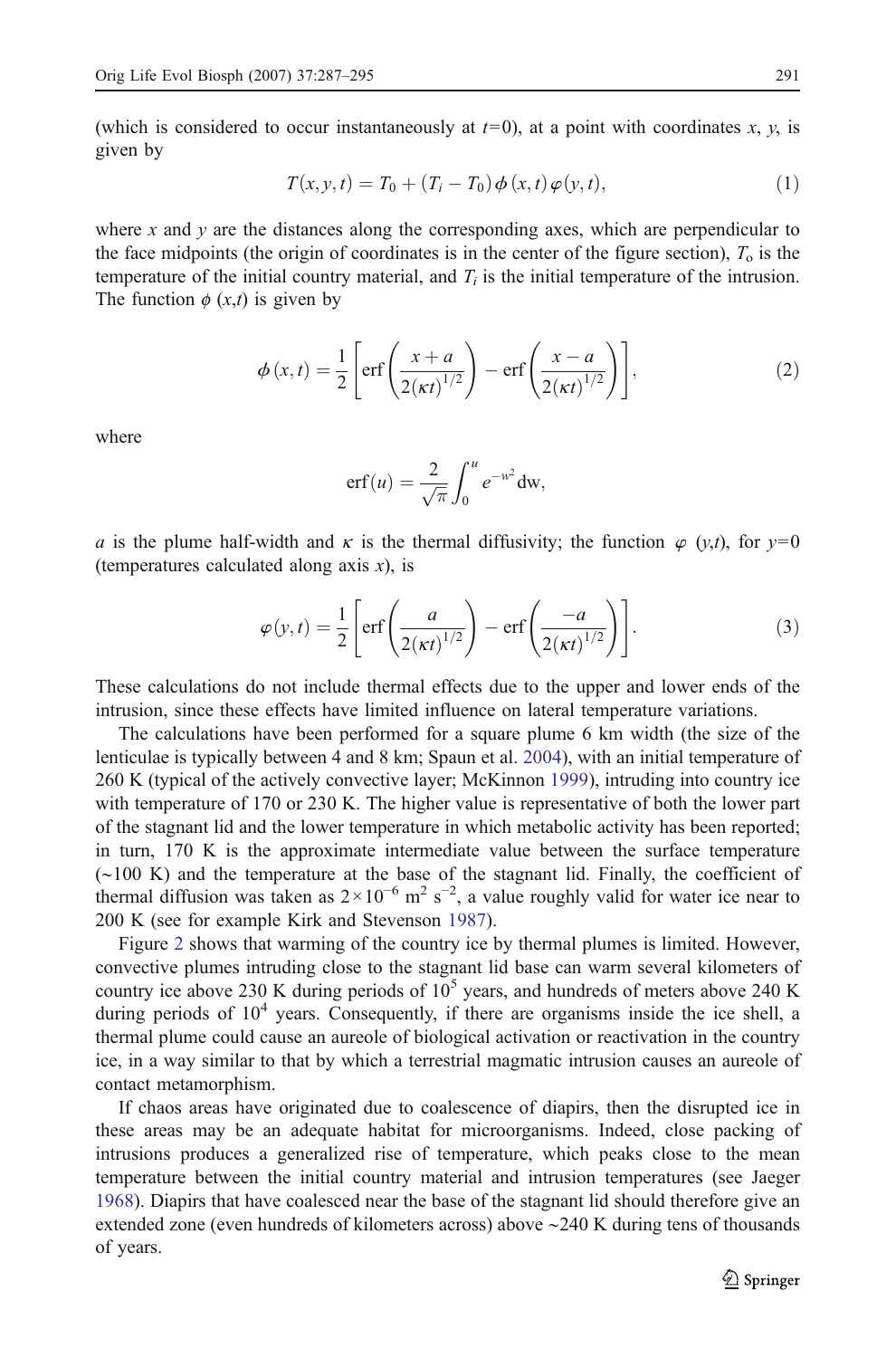## <span id="page-5-0"></span>Discussion and Implications for Astrobiological Exploration

It has been suggested that variations in orbital parameters could cause episodic changes in tidal heating and hence in ice shell dynamics and thickness, with oscillations between a thin and thermally conductive state and a thick and convective one (Hussmann and Spohn [2004](#page-7-0)). If the ice shell is thick and convective, an increase of eccentricity could generate so much tidally dissipated heat that it could not be efficiently transported by convection. In this case, the ice shell heats, melts from this base and thins, and convection ceases. As a consequence, thermal diapirism, and material interchange between the stagnant lid and the internal ocean potentially driven by convection ceases too (although liquid water could ascent through fractures). A subsequent decrease of eccentricity would lead to a progressive cooling and thickening of the ice shell, and to convection and thermal diapirism and their potential effects for biological activity. Thus, the habitability conditions could cyclically vary in the ice shell of Europa.

Chaos areas are considered to be favorable places for the search of biomarkers on Europa, based on evidence for material interchange between surface and subsurface, presence of non-ice components, and possibly melting (e.g., Chyba and Phillips [2001](#page-6-0); Figueredo et al. [2003\)](#page-7-0). A similar argument can be proposed for individual lenticulae and microchaos features. Additionally, terrain disruption leading to chaos and microchaos features would favor the arrival of organisms and/or metabolic products at the surface, especially if the stagnant lid is only a few kilometers thick, as suggested by high surface heat flow deduced from geological indicators (Ruiz and Tejero [2000;](#page-8-0) Ruiz [2005\)](#page-8-0), or deformation induced by plume upwellings (Nimmo and Manga [2002\)](#page-7-0).

Life at very low temperature requires the presence of cryoprotectant substances. It is known that terrestrial life at low temperature is adapted to low water activity in the same way as it is adapted to high osmolarity or desiccation conditions (e.g., Potts [1994](#page-7-0); Thomas and Dieckmann [2002](#page-8-0)). This implies that a decrease in temperature would be equivalent to an increase in osmolarity or desiccation. A typical physiological response to these conditions

Fig. 3 Intracellular accumulation of compatible solutes by organisms living in hypothetical habitats within Europa's ice shell: a the stagnant lid warmed by thermal diapirs, and b the diapirs themselves. Dots indicate the relative importance of both compatible solute accumulation and their interchange with the environments

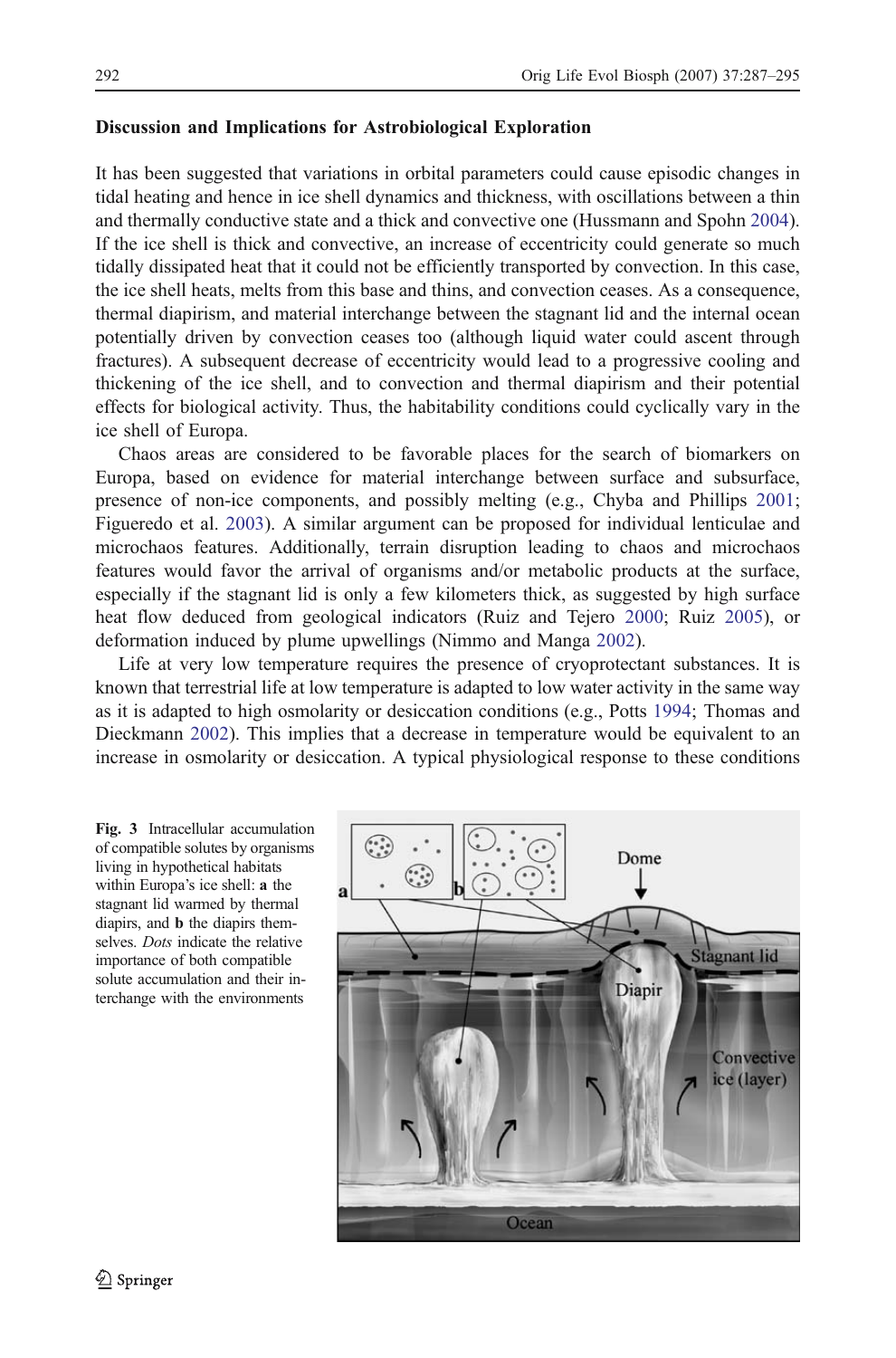<span id="page-6-0"></span>is intracellular accumulation of compatible solutes, which can reach high intracellular concentrations (Kempf and Bremer [1998;](#page-7-0) DasSarma and Arora [2002;](#page-7-0) Elbein et al. [2003\)](#page-7-0). In consequence, the synthesis of compatible solutes, like trehalose, glycerol or glycine betaine, in response to freezing conditions could result in an important survival strategy for any organism living within the ice shell of Europa (Fig. [3\)](#page-5-0), since these substances are efficient cryoprotectants (Welsh [2000;](#page-8-0) Elbein et al. [2003;](#page-7-0) Cleland et al. 2004; Yancey [2005](#page-8-0)). In a similar way, Stan-Lotter et al. [\(2003](#page-8-0)) have experimentally shown that the presence of glycerol enhances the survival rate of halophilic archeobacteria during deep freezing– drying in simulated Martian atmosphere conditions.

The synthesis of compatible solutes is widely observed on the Earth, and it has originated several times in distant phylogenetic groups, for example methanogenic, halophilic and hyperthermophilic archaea, halophilic bacteria, yeasts, plants, insects, and fishes (e.g., Roberts [2000;](#page-8-0) Roeßler and Müller [2001](#page-8-0); Grant [2004;](#page-7-0) Hincha and Hagemann [2004\)](#page-7-0). This suggests the synthesis of compatible solutes as a potential universal metabolic strategy for hypersaline, desiccation or low temperature conditions. Moreover, the effect of osmolyte synthesis could be doubly advantageous, because of the property of these substances of sustaining latency in some organisms (Welsh [2000](#page-8-0)).

We therefore propose that a future europan lander should prospect for the signature of compatible solutes and that lenticulae and chaos features are the most promising places for such inspection. The detection of compatible solutes can be performed through Raman spectroscopy, as has been shown for trehalose in Antarctic samples (Wynn-Williams and Edwards [2000](#page-8-0); Edwards et al. [2005](#page-7-0)). Aqueous solutions of compatible solutes have a relatively wide range of eutectic temperatures (for example, trehalose and glycerol have eutectic temperatures of 244 and 227 K respectively). So, although eutectic temperature can be lowered further by adding other impurities (e,g., salts), chaos regions where close diapirism seems to have occurred (Schenk and Pappalardo [2004](#page-8-0)) would have more potential for detection of low-temperature eutectic substances than isolated lenticulae, where the effects of thermal plumes must be more limited. Thus, chaos and lenticulae are major objectives for the search of biomarkers on Europa, and maybe for understanding the evolution of the habitability of its upper ice shell.

Acknowledgements We thank Delphine Nna Nvondo for their comments, José I. Belio for drawing Fig. [3,](#page-5-0) and Pati for her encouragement during the realization of this work. I also thank the suggestions from an anonymous reviewer. Work by JR was supported by a contract I3P with the CSIC co-financed by the Fondo Social Europeo. Work by LM was supported by a grant from the Consejo Nacional de Ciencia y Tecnología of Mexico, CONACYT (Ref-178909).

#### **References**

- Bodnar RJ (2001) PTX phase equilibria in the  $H_2O$ – $CO_2$  salt system at Mars near-surface conditions. Lunar and Planetary Science Conference XXXII, abstract 1689
- Carlson RW, Johnson RE, Anderson MS (1999) Sulfuric acid on Europa and the radiolytic sulfur cycle. Science 286:97–99
- Chyba CF (2000) Energy for microbial life on Europa. Nature 403:381–382
- Chyba CF, Phillips CB (2001) Possible Ecosystems and the search for life on Europa. Proc Natl Acad Sci U S A 98:801–804
- Chyba CF, Phillips CB (2002) Europa as an above of life. Orig Life Evol Biosph 32:47–68
- Cleland D, Krader P, McCree C, Tang J, Emerson D (2004) Glycine betaine as a crioprotectant for prokaryotes. J Microbiol Methods 58:31–38
- Dash JG, Haiying F, Wettleufer JS (1995) The premelting of ice and its environment consequences. Rep Prog Phys 58:115–167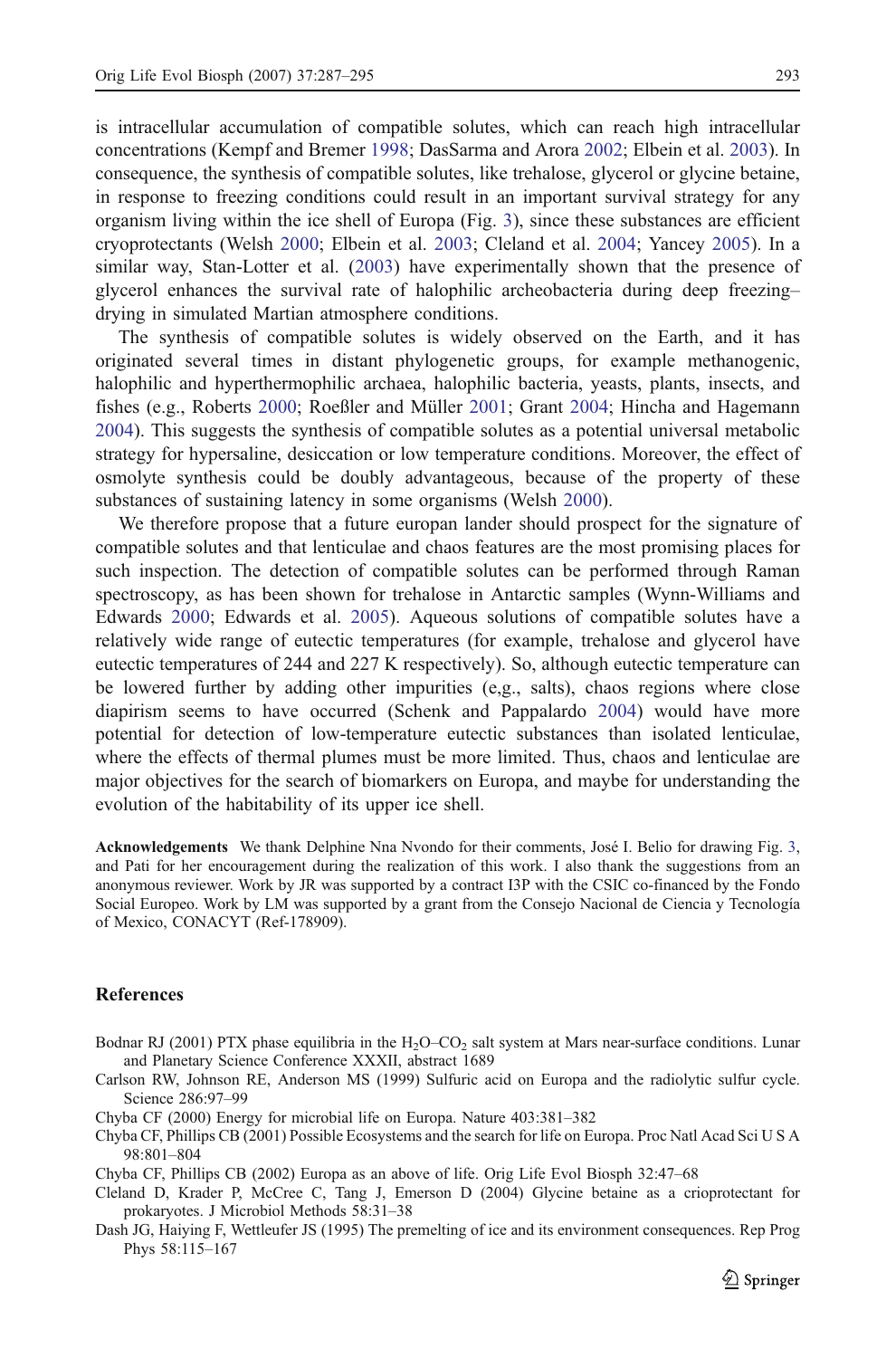<span id="page-7-0"></span>DasSarma S, Arora P (2002) Halophiles. In: Encyclopedia of life sciences, volume 8. Nature, London, pp 458–466

Deming JW (2002) Psychrophiles and polar regions. Curr Opin Microbiol 5:301–309

- Edwards HGM, Moody CD, Jorge-Villar SE, Wynn-Williams DD (2005) Raman spectroscopic detection of key biomarkers of cyanobacteria and lichen symbiosis in extreme Antarctic habitats: evaluation for Mars Lander missions. Icarus 174:560–571
- Elbein AD, Pan YT, Pasttuszak I, Carroll D (2003) New insights on trehalose: a multifunctional molecule. Glycobiology 13:17–27
- Figueredo PH, Greeley R (2004) Resurfacic history of Europa from pole-to-pole geologic mapping. Icarus 167:287–312
- Figueredo PH, Greeley R, Neuer S, Irwin L, Schulze-Makuch D (2003) Locating potential biosignatures on Europa from surface geology observations. Astrobiology 3:851–861
- Gaidos EJ, Nealson KH, Kirschvink JL (1999) Life in ice-covered oceans. Science 284:1631–1633
- Grant WD (2004) Life at low water activity. Philos Trans R Soc Lond B 359:1249–1267
- Greeley R, Chyba CF, Head JW, McCord TB, McKinnon WB, Pappalardo RT, Figueredo PH (2004) Geology of Europa. In: Bagenal F, et al. (eds) Jupiter: the planet, satellites and magnetosphere. Cambridge University Press, Cambridge, pp 329–362
- Greenberg R, Geissler P, Tufts BR, Hoppa GV (2000) Habitability of Europa's crust: the role of tidal-tectonic processes. J Geophys Res 105:17,551–17,562
- Hincha DK, Hagemann M (2004) Stabilization of model membranes during drying by compatible solutes involved in the stress tolerance of plants and microorganisms. Biochem J 383:277–283
- Hussmann H, Spohn T (2004) Thermal-orbital evolution of Io and Europa. Icarus 171:391–410
- Jaeger JC (1964) Thermal effects of intrusions. Rev Geophys 2:443–466
- Jaeger JC (1968) Cooling and solidification of igneous rocks. In: Hess HH, Poldervaart A (eds) Basalts: the Poldervaart treatise on rocks of igneous composition, volume 2. Wiley, New York, pp 503–536
- Kadel SD, Chuang FC, Greeley R, Moore JM, The Galileo SSI Team (2000) Geologic history of the Tyre region of Europa: a regional perspective on Europan surface features and ice thickness. J Geophys Res 105:22,657–22,669
- Kargel JS, Kaye JZ, Head JW, Marion GM, Sassen R, Crowley JK, Ballesteros OP, Grant SA, Hogenboom DL (2000) Europa's crust and ocean: origin, composition, and the prospects for life. Icarus 148:226–265
- Kempf B, Bremer E (1998) Uptake and synthesis of compatible solutes as microbial stress responses to highosmolarity environments. Arch Microbiol 170:319–330
- Kirk RL, Stevenson DJ (1987) Thermal evolution of a differenciated Ganymede and implications for surface features. Icarus 69:91–134
- Kivelson MG, Khurana KK, Russell CT, Volwerk M, Walker RJ, Zimmer C (2000) Galileo magnetometer measurements: a stronger case for a subsurface ocean at Europa. Science 289:1340–1343
- Lipps JH, Rieboldt S (2005) Habitats and taphonomy of Europa. Icarus 177:515–527
- Marion GM, Fritsen CH, Eicken H, Payne MC (2003) The search for life on Europa: limiting environmental factors, potential habitats, and Earth analogues. Astrobiology 3:785–811
- McCord TB, Hansen GB, Fanale FP, Carlson RW, Matson DL, Johnson TV, Smythe WD, Crowley JK, Martin PD, Ocampo AR, Hibbitts CA, Granahan JC (1998) Salts on Europa's surface detected by Galileo's near-infrared mapping spectrometer. Science 280:1242–1245
- McKinnon WB (1999) Convective instability in Europa's floating ice shell. Geophys Res Lett 26:951–954
- Nimmo F, Manga N (2002) Causes, characteristics and consequences of convective diapirism on Europa. Geophys Res Lett 29:2109 [\(10.1029/2002GL015754\)](http://dx.doi.org/10.1029/2002GL015754)
- Pappalardo RT, Barr AC (2004) The origin of domes on Europa: the role of thermally induced compositional diapirism. Geophys Res Lett 31:L01701 [\(10.1029/2003GL019202\)](http://dx.doi.org/10.1029/2003GL019202)
- Pappalardo RT, Belton MJS, Breneman HH, Carr MH, Chapman CR, Collins GC, Denk T, Fagents S, Geissler PE, Giese B, Greeley R, Greenberg R, Head JW, Helfenstein P, Hoppa G, Kadel SD, Klaasen KP, Klemaszewski JE, Magee K, McEwen AS, Moore JM, Moore WB, Neukum G, Phillips CB, Prockter LM, Shubert G, Senske DA, Sullivan RJ, Tufts BR, Turtle EP, Wagner R, Williams KK (1999) Does Europa have a subsurface ocean? Evaluation of the geological evidence. J Geophys Res 104:24,015–24,055
- Pappalardo RT, Head JW (2001) The thick-shell model of Europa's geology: implications for crustal processes. Lunar and Planetary Science Conference XXXII, abstract 1866
- Pappalardo RT, Head JW, Greeley R, Sullivan RJ, Pilcher C, Schubert G, Moore WB, Carr MH, Moore JM, Belton MJS, Goldsby DL (1998) Geological evidence for solid-state convection in Europa's ice shell. Nature 391:365–368
- Potts M (1994) Desiccation tolerance of prokaryotes. Microbiol Rev 58:755–805
- Price PB (2000) A habitat for psychrophiles in deep Antartic ice. Proc Natl Acad Sci U S A 97:1247–1251